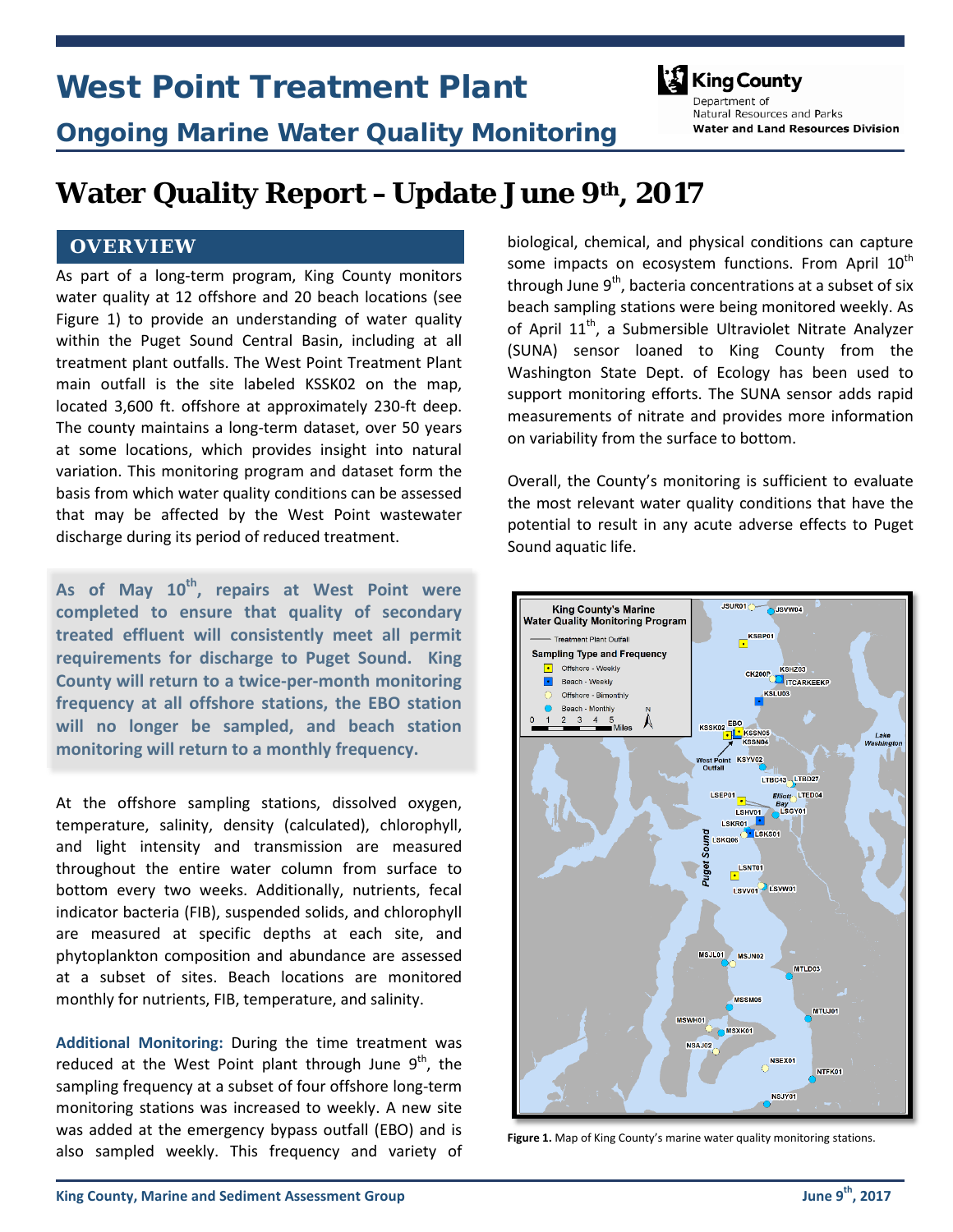The most recent data results available from the May  $15^{th}$ - $16<sup>th</sup>$  and May 24<sup>th</sup> (offshore) and May 17<sup>th</sup>, 22<sup>nd</sup>, and 30<sup>th</sup> (beach) sampling events are summarized below for three key water quality indicators. More data results are available in the appendix.

#### **BACTERIA**

Fecal coliforms, along with *Enterococcus*, are types of indicator bacteria that King County routinely monitor at freshwater and marine beaches, as well as offshore. These bacteria are found in the intestinal tracts and feces of humans and other warm-blooded animals, and can make their way into our waterways through various pathways. Although these bacteria are typically not pathogenic, they are important to monitor as an indicator that pathogens that make people sick may be present.

The State of Washington has a two part standard to protect human primary contact recreation and shellfish consumption in marine waters. The standard includes a 14 colony forming unit (CFU)/100 mL geometric mean average and a 43 CFU/100 mL peak concentration (the peak concentration is not to be exceeded in greater than 10% of samples). These standards are used for comparing data from multiple samples at a station rather than a single sample.

Comparing recent individual samples to the bacteria standards indicates that concentrations of fecal coliforms from both surface waters (Figure 2) and at depth at all offshore stations, including KSSK02 off of West Point, were low and all below the geometric mean standard and the peak standard during both sampling events in late May. Despite no fecal coliform detections at the West Point outfall site, *Enterococcus* concentrations were elevated at the two deepest depths on May  $15<sup>th</sup>$ . The reason for the discrepancy between fecal coliform and *Enterococcus* levels is unknown; however, the latter is capable of surviving longer in the marine environment. For data on subsurface and *Enterococcus* bacteria concentrations, see Appendix Table A-2.

Concentrations of bacteria at the subset of six beach stations sampled weekly, which includes beaches near West Point, were all below the state's peak water quality standard. However, some sample values at stations KSLU03 (Golden Gardens), KSSN05 (West Point South Beach), and LSKS01 (Alki – Richey Viewpoint) were above the geometric mean criteria once (KSLU03 & KSSN05) or twice (LSKS01) (see Appendix Figure A-8). Fecal coliform concentrations at KSLU03 and *Enterococcus* values at ITCARKEEKP (Carkeek Park) were slightly elevated, while all others were within the historical range for May (Appendix Table A-2).



**Figure 2.** Bacteria (fecal coliforms) levels of single samples collected near surface (1 meter) at offshore stations in Central Puget Sound during the late May 2017 sampling events are illustrated with historical bacteria levels. Note: station KSSK02, West Point outfall, highlighted.

#### **NUTRIENTS**

Nutrients, such as nitrogen compounds (ammonia and nitrate) and orthophosphate, are essential elements for aquatic plants and algae. Silica is a micronutrient needed by some algae and other organisms for skeletal growth. However, excess nutrients can cause a sudden increase in aquatic plants that can lead to unfavorable conditions. High ammonia concentrations can be toxic to aquatic organisms, including fish.

All ammonia values in offshore waters in mid-to-late May were below the lowest (chronic) water quality criterion, which is based upon temperature, salinity, and pH factors (anticipated to be about 2.2 mg/L for May conditions). Ammonia values at the deepest depth at the South Plant outfall station (LSEP01) were elevated for both sampling weeks compared to historical values (Figure 3). An elevated value at the South Plant outfall was also observed on April  $18<sup>th</sup>$ , but subsequent results until May  $16<sup>th</sup>$  were within the typical range. These elevated ammonia results are likely a consequence of South Plant treating additional solids from the West Point plant and slightly higher ammonia levels in the effluent. Surface ammonia levels, including at the West Point and South Plant outfalls, were low (Appendix, Figure A-6).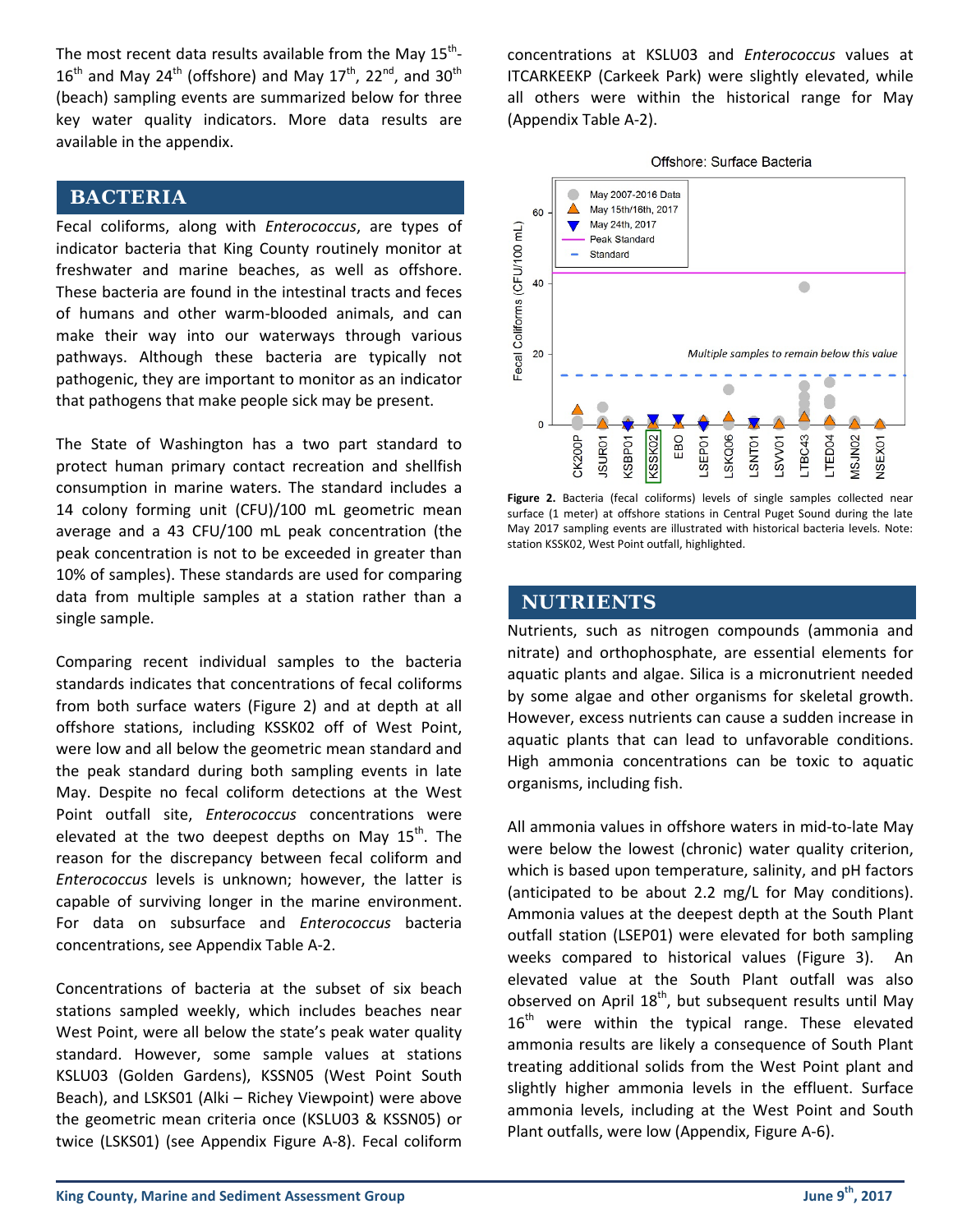

**Figure 3.** Ammonia levels collected at the deepest depth at offshore stations during the second half of May are shown with historical levels. Note: station KSSK02, the West Point outfall, is highlighted. The Emergency Bypass Station (EBO) was not routinely sampled prior to this event, so recent data cannot be compared to prior years.

Nitrate + nitrite, orthophosphate, and silica at offshore stations for all depths except the surface were within normal seasonal ranges for all sites. However, similar to early May, nitrate/nitrite and silica surface water values were either lower than normal or near the low range for historical values due to the regularly-occurring spring phytoplankton bloom that began in mid-April. Surface nutrients were especially low on May  $24<sup>th</sup>$ . Phytoplankton (microalgae) take up nutrients for growth, such as nitrate and silica, which lowers levels in the water when the bloom is large. The bloom was evident throughout the Central Basin (but smaller in Elliott Bay) in mid-to-late May as indicated by high chlorophyll-*a* values (Appendix, Figure A-6). The results of the SUNA sensor (Appendix Figures A-1 to A-5) also show low nitrate at the surface.

Nitrate/nitrite levels at beach stations were all within the normal seasonal range on May  $17<sup>th</sup>$  and ammonia levels were either within the normal seasonal range or slightly lower than normal for a few sites (Appendix, Figure A-9 and A-10).

## **DISSOLVED OXYGEN**

Dissolved oxygen is important for marine life, and can control the presence or absence of species. Aquatic life requires a certain amount of oxygen dissolved in the water to live, and different species have different tolerances. Waters with high dissolved oxygen are considered healthy for sustaining many species.

Plants and algae produce oxygen during the day. In deep waters, it can be too dark for plant growth and is separated from surface mixing with air, so processes like decomposition by bacteria can result in low dissolved oxygen. Human inputs of organic materials and decay of sinking algae at depth may decrease oxygen levels. Also, deep waters from the Pacific Ocean enter Puget Sound and can result in naturally occurring low oxygen levels.

The State of Washington dissolved oxygen standard to protect aquatic life depends on the designated waterbody use. For Central Puget Sound, the one-day minimum dissolved oxygen standard is 7 mg/L for waters of extraordinary quality. At the dissolved oxygen level of 5 mg/L, biological stress can be induced on marine life. If dissolved oxygen levels fall below 3 mg/L, then this can displace or potentially result in death of some marine species.

The most recent data from late May show healthy nearbottom oxygen levels for all offshore sites across Central Puget Sound (Figure 4), continuing typical spring conditions observed since April.



**Figure 4.** In Puget Sound, the lowest dissolved oxygen levels are typically found near the seafloor, so near-bottom oxygen levels are shown by site on top of historical oxygen conditions for the second half of May. Note: station KSSK02, West Point outfall, highlighted in green. The EBO site, Emergency Bypass Outfall, was added recently, so no historical data are available.

From the surface to bottom of the water column, dissolved oxygen levels were above the state water quality standard. On May  $24^{th}$ , oxygen levels were particularly high at the surface as a result of rising spring phytoplankton growth and oxygen production across all